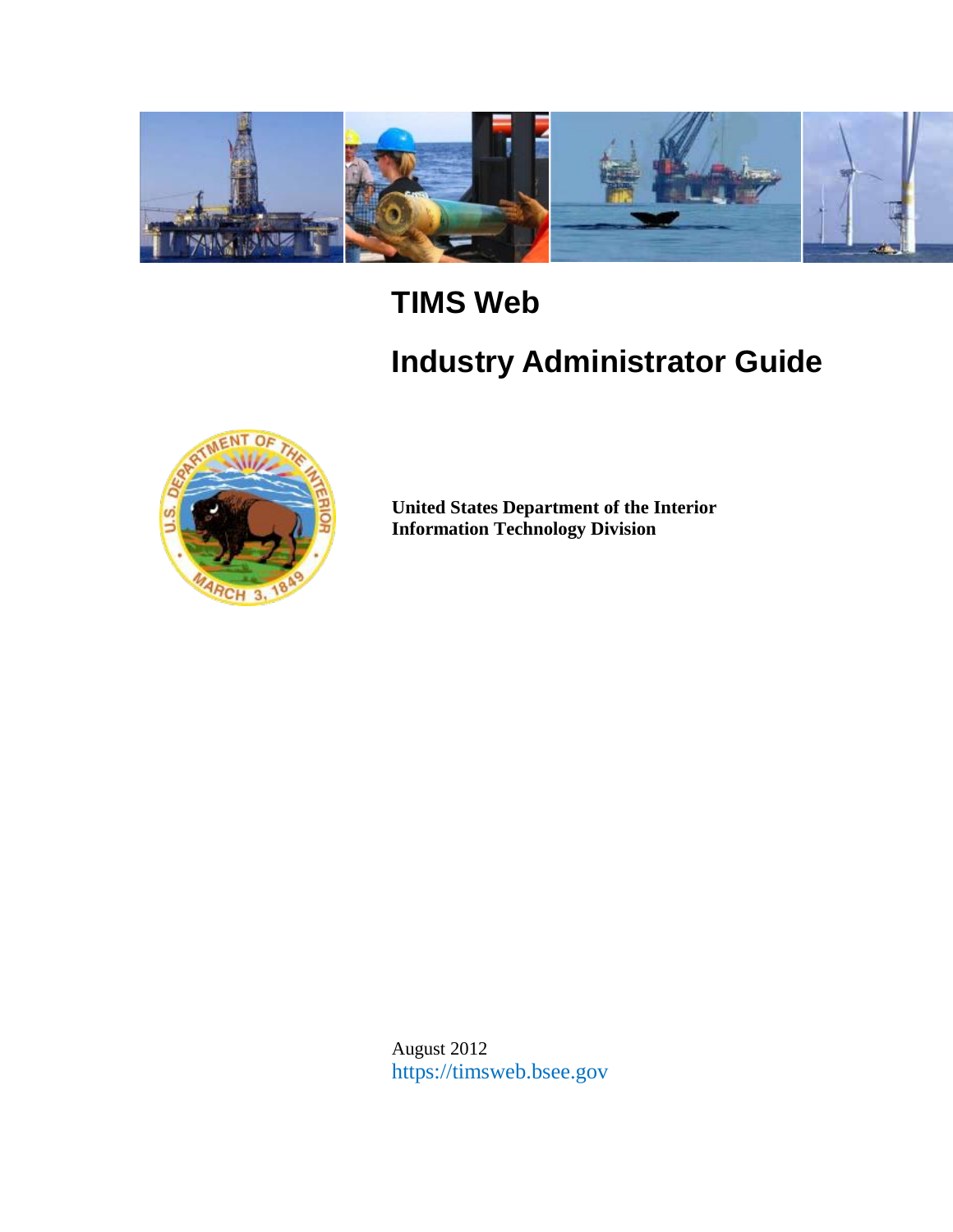## **Table of Contents**

| $Introduction                         1$ |  |
|------------------------------------------|--|
|                                          |  |
|                                          |  |
|                                          |  |
|                                          |  |
|                                          |  |
|                                          |  |
|                                          |  |
|                                          |  |
|                                          |  |
|                                          |  |
|                                          |  |
|                                          |  |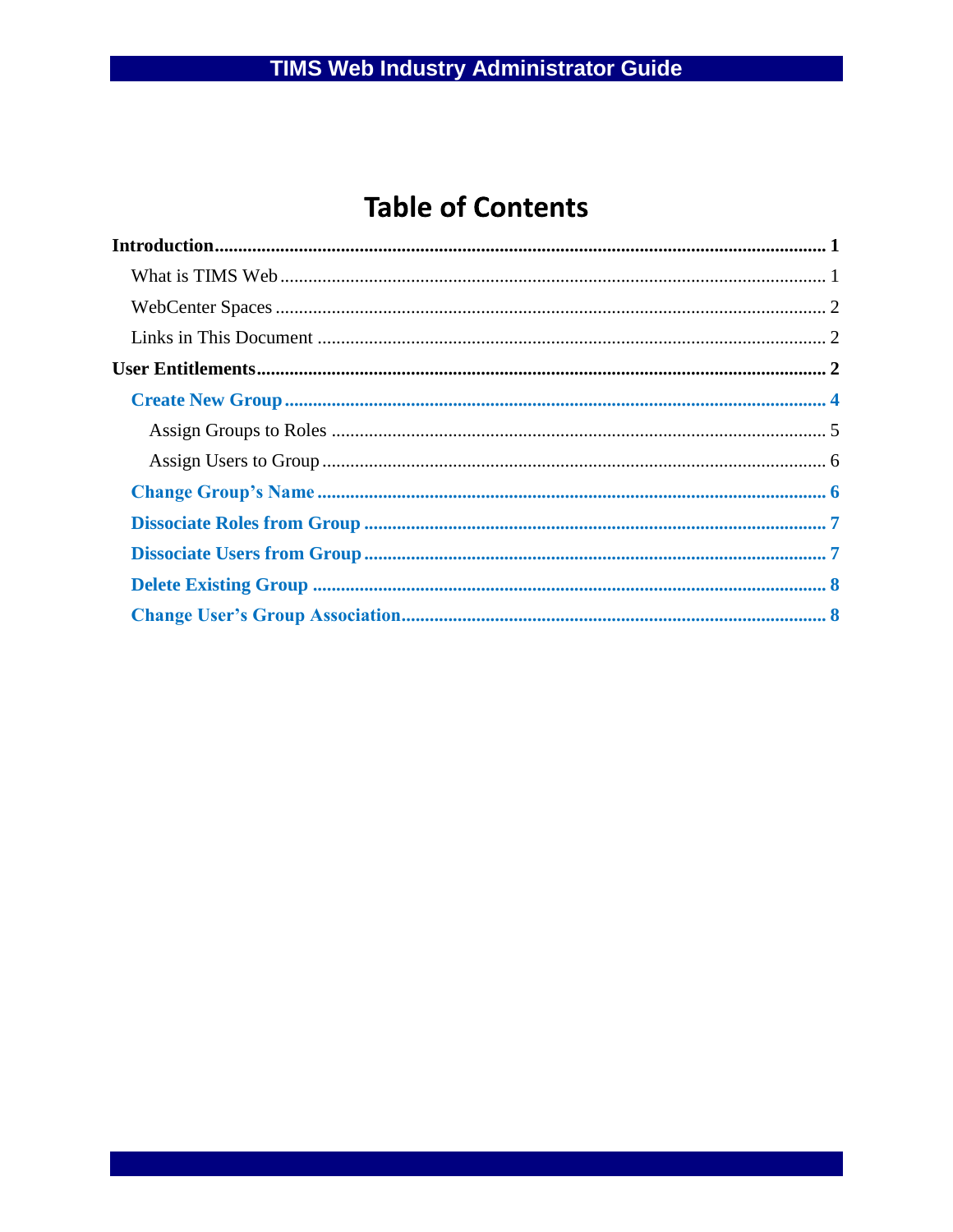# **List of Figures**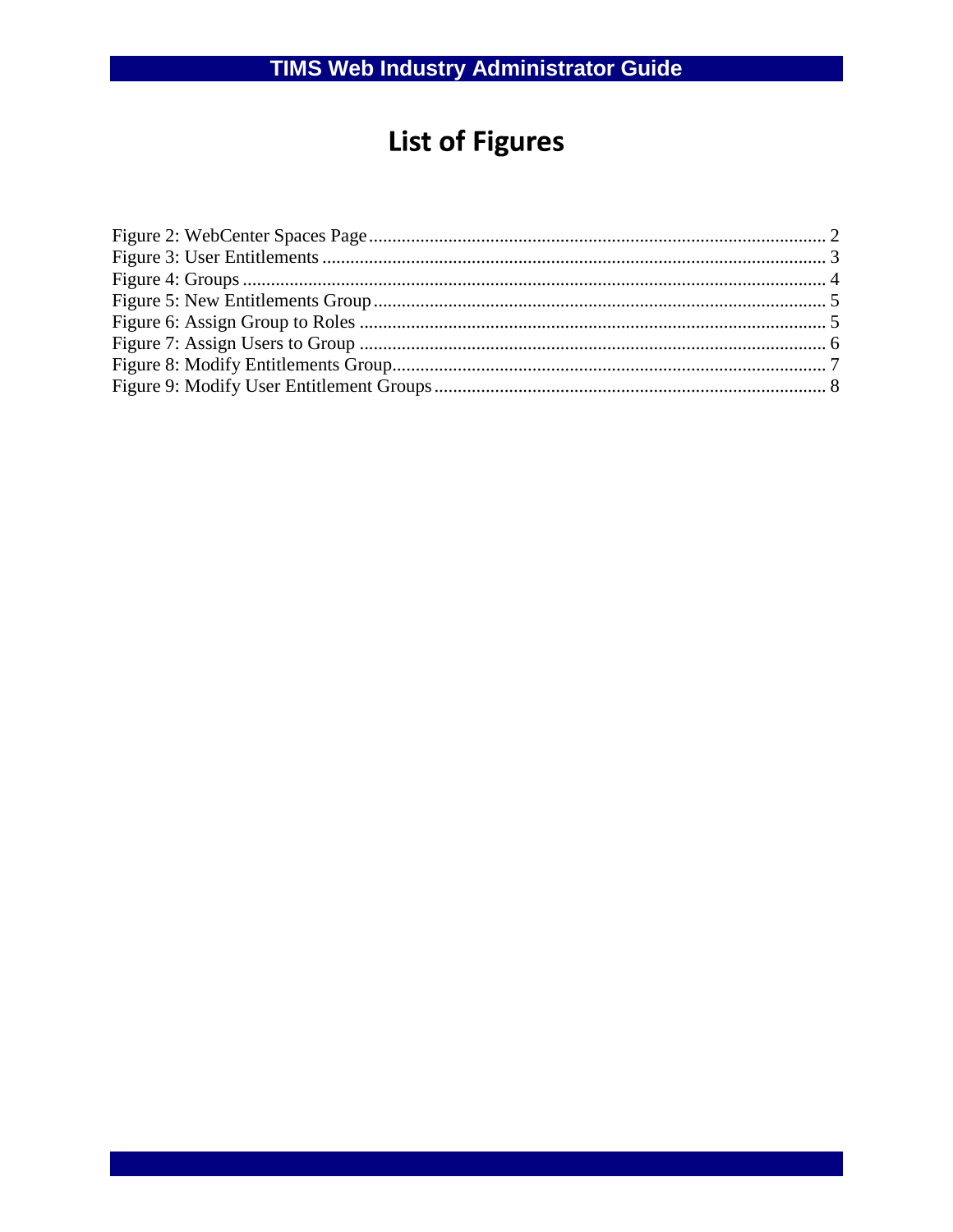## **Introduction**

The Technical Information Management System (TIMS) Web Industry Administrator Guide is to be used by industry administrators to set up entitlement groups and roles for industry users and to maintain TIMS Web user accounts and other system support data. Audiences of this document are persons granted Company Administrator role for TIMS Web.

For information on the following functions please refer to **TIMS Web Getting Started Industry User Guide**.

- System Requirements for TIMS Web
- Help Desk
- $\text{Login}$
- **Forgot password/Forgot Username**
- Unsuccessful Login
- Locked Accounts
- Change Password
- **Logout**
- **Accessibility Menu**
- **My Entitlements**
- Online (Wiki) Help
- DOI Password Guidelines

### *What is TIMS Web*

TIMS Web is a web-based application system hosted and supported by the Bureau of Safety and Environmental Enforcement's Information Technology Division (BSEE/ITD).

TIMS Web **Company** application allows the Oil, Gas and Renewable energy industries to electronically submit Qualification, Maintain Company, Change of Name, Business Conversion and Merger requests to the Bureau of Ocean Energy Management (BOEM).

TIMS Web **Bonding** application allows same industries to electronically submit New Bond, Bond Replacement, Bond Cancellation, Bond Termination and Bond Riders to BOEM.

Electronic submittal of data provides a secure file transfer mechanism, eliminates data collection errors and inefficiencies; and allows TIMS Web to maintain current and the most accurate data online. Once Company and Bonding requests are submitted, TIMS Web electronic review process enables BOEM to review and enter the appropriate decision regarding the request.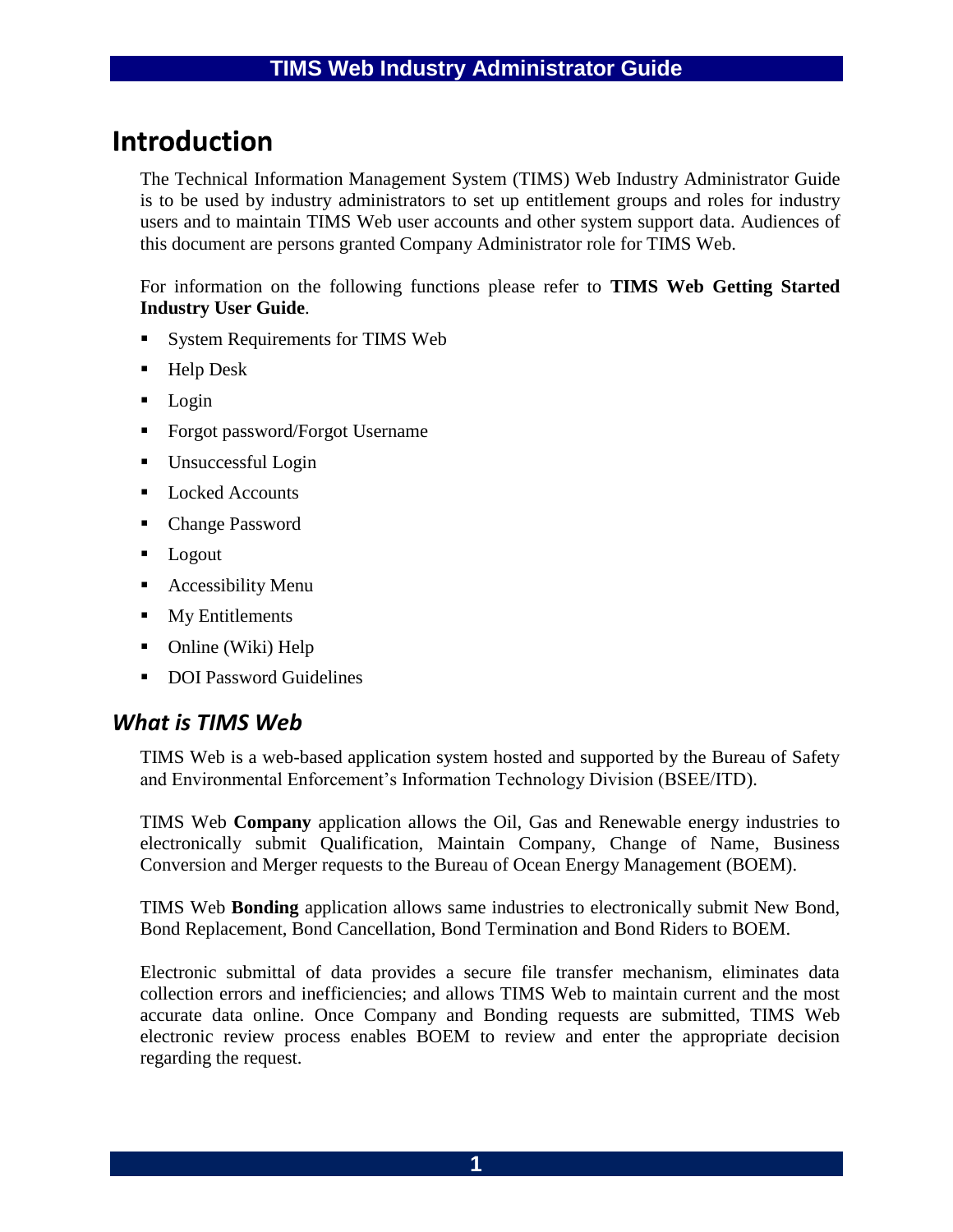## *WebCenter Spaces*

After **Login** you will be directed to **WebCenter Spaces** page shown in [Figure 1.](#page-4-0)



**Figure 1: WebCenter Spaces Page**

<span id="page-4-0"></span>All TIMS Web business applications and administrative utilities are accessed through WebCenter Spaces page.

Applications and utilities are shown under **Applications** in Personal Sidebar pane located on the left side.

Functionalities can be performed based on users' roles and access rights. Roles and access rights are established in advance by user's representative company.

### *Links in This Document*

Links have been provided for easy and fast access to remote sections in this document. To visit a link, hold the mouse pointer over the link. **Left click** the mouse while pressing the **Ctrl** key. You will be directed to the link target. To return to previous position, hold down **Alt** and press the **left arrow** on your keyboard. All figure references provide a link to the figure as well.

## **User Entitlements**

- Roles are created by BOEM's TIMS Web administrator and **cannot** be modified or removed by company's administrator via TIMS Web.
- Roles are **hierarchical** and specific to business applications.
- Only company's administrator can assign roles to users associated with the company.
- 1. To create entitlements for company users, **Login** TIMS Web.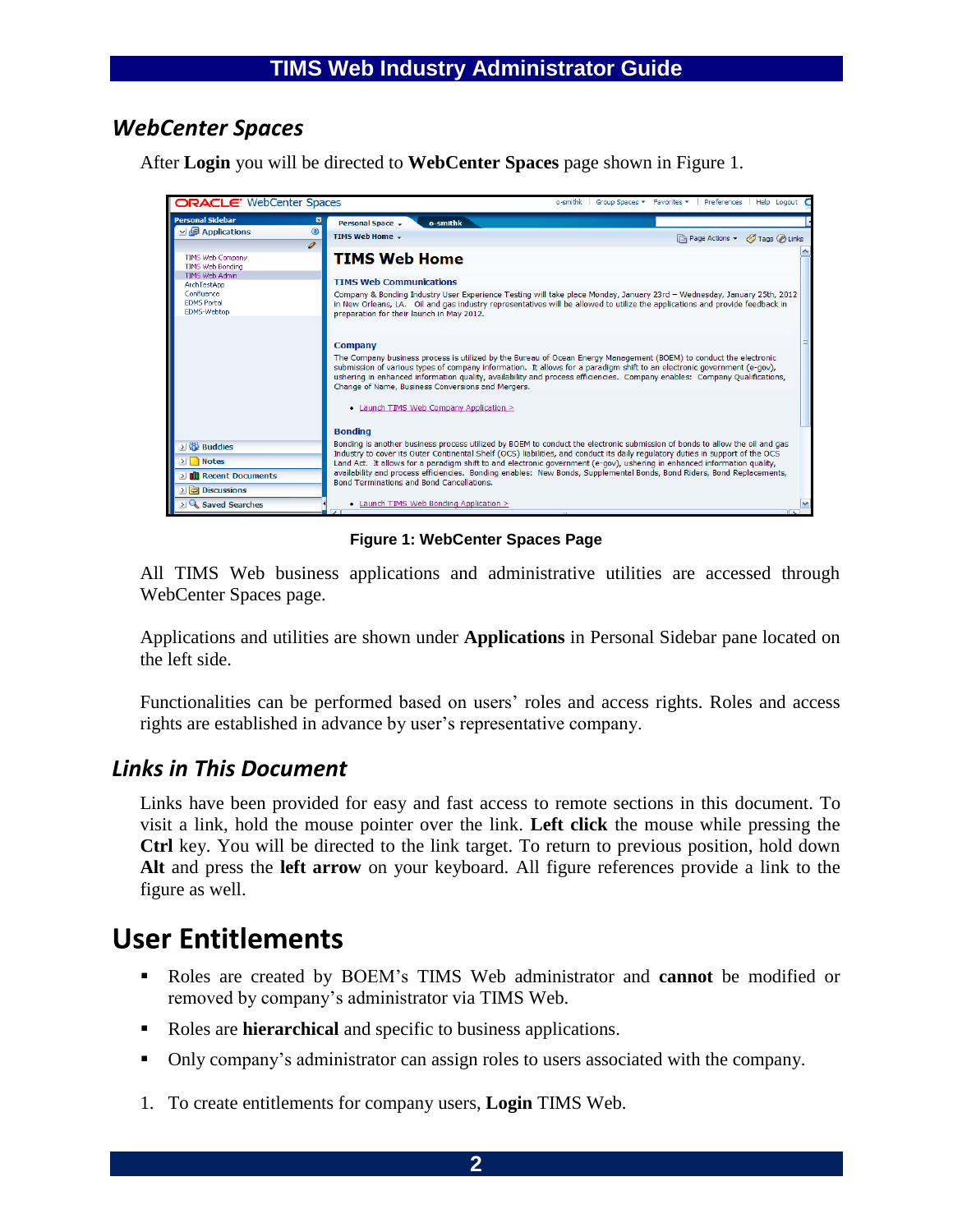- 2. Click **TIMS Web Admin**.
- 3. Click **User Entitlements**. A sample screen is shown.



**Figure 2: User Entitlements**

- To view hierarchical order of an item, click  $\blacktriangleright$  next to the item.
- Figure below shows hierarchical structure of **View Bond** and **View Company** roles. The role further down the hierarchy can assume all roles above it.

A user who can Submit Bond, can Enter Bond and View Bond. A user who can Enter Bond, can View Bond but cannot Submit Bond.

| ViewBond            |
|---------------------|
| ▽ EnterBond         |
| SubmitBond          |
| ViewCompany         |
| <b>EnterCompany</b> |
| SubmitCompai        |

Similarly, a user who has Submit Company role has Enter Company and View Company roles. A user who has View Company role does not have any other role; and a user who has Enter Company role, has View Company role too.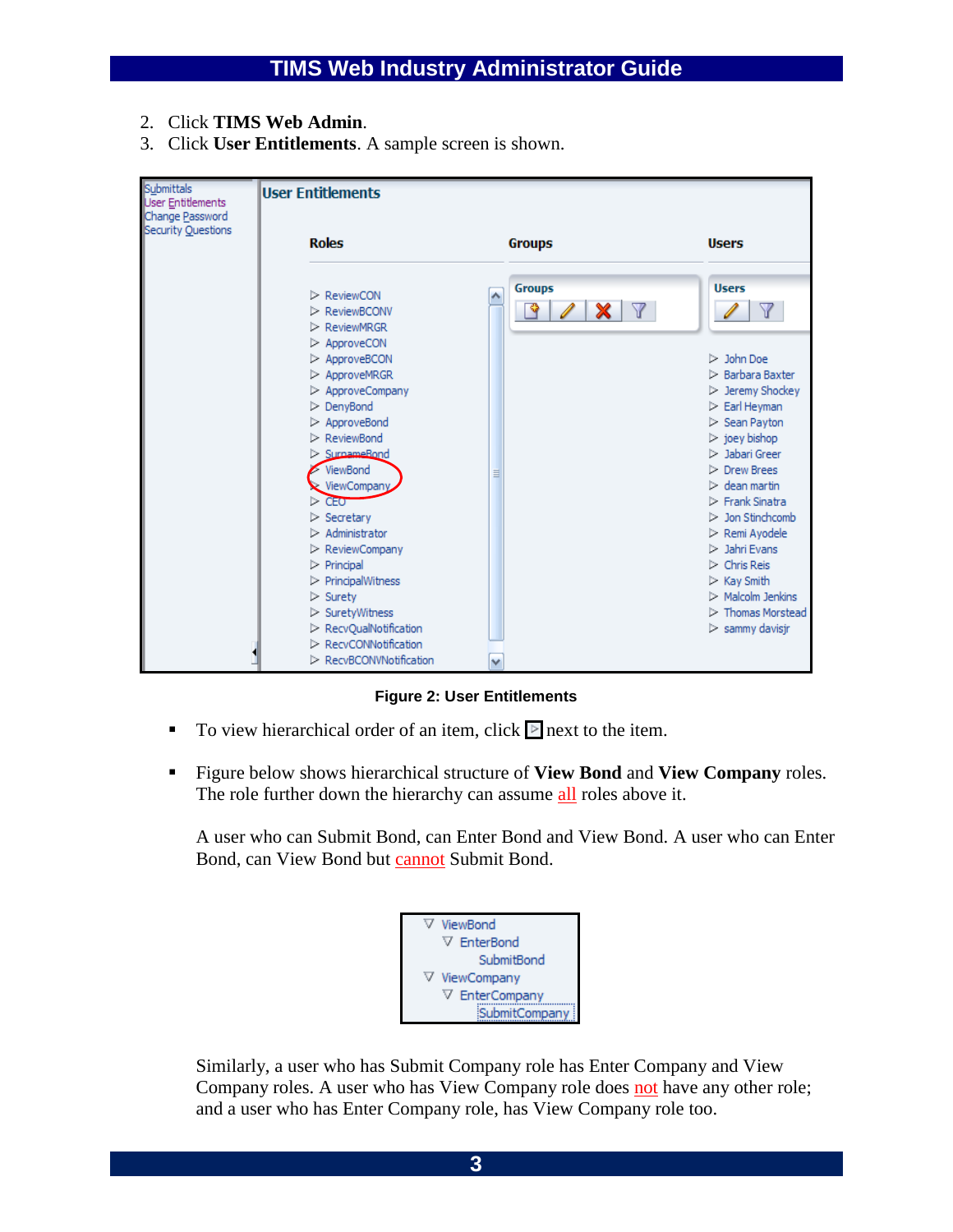## *Create New Group*

- Before assigning roles to users, company's administrator must create groups.
- A group can be used to assign collections of roles to multiple users. Some planning is recommended before you begin creating groups.
- Roles are created by BOEM and **cannot** be entered or modified by company's administrator.
- 1. **Login** TIMS Web.
- 2. Click **TIMS Web Admin**.
- 3. Click **User Entitlements.**
- 4. Click  $\Box$  as shown in [Figure 3.](#page-6-0)



**Figure 3: Groups**

- <span id="page-6-0"></span>5. Enter the following fields (see [Figure 4\)](#page-7-0).
	- **Group Name (Required)**: A unique name of 15 characters or less. You must choose a unique name for the group before you can save it. If another group with the same name already exists, an error message will be displayed. Click **OK** to close the error window and return to the previous page.
	- Description (Optional): A descriptive of 100 characters or less.
	- Remarks (Optional): More description, if desired.
	- **Effective Date (Required)**: The date on which this group will become active.
	- Expiration Date (Optional): The date on which this group will no longer be active. Users assigned to this group will lose their access to items defined in the group on that date.
- 6. Save your work any time after you have entered **Group Name** and **Effective Date**. Click any time to exit the window without saving.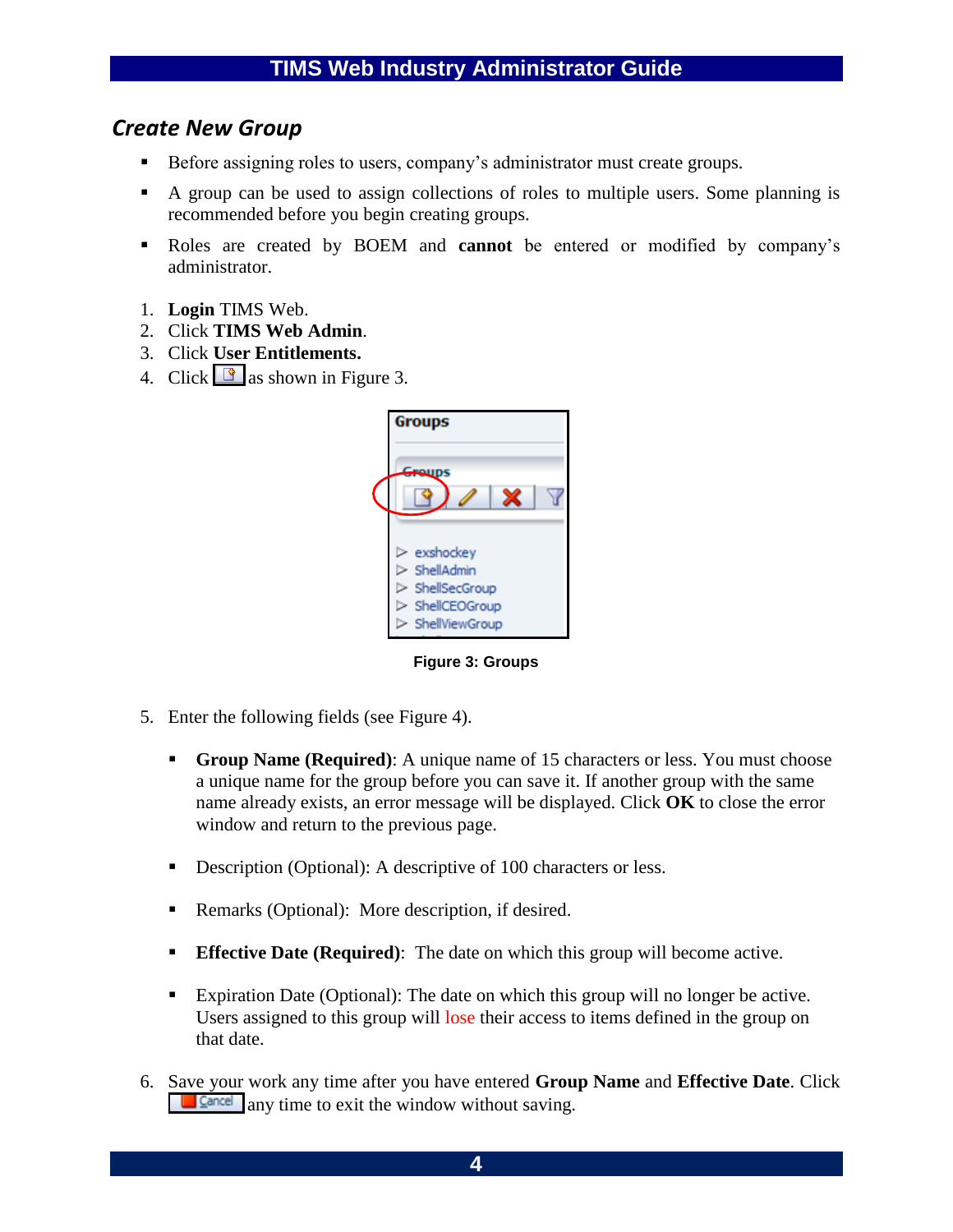| <b>New Entitlements Group</b><br><b>B</b> Save                                                                                                                                          | Cancel                                                      |                                                          |                                                   |
|-----------------------------------------------------------------------------------------------------------------------------------------------------------------------------------------|-------------------------------------------------------------|----------------------------------------------------------|---------------------------------------------------|
| * Group Name:<br>Description:                                                                                                                                                           |                                                             | * Effective Date:<br><b>Expiration Date:</b><br>Remarks: | l.<br>r.                                          |
| Assign Group to Roles:<br><b>Available:</b>                                                                                                                                             | <b>Assigned:</b>                                            | Assign Users to Group:<br><b>Available:</b>              | <b>Assigned:</b>                                  |
| <b>EnterCompany</b><br>ViewCON<br>ViewBCONV<br><b>ViewMRGR</b><br>EnterCON<br>EnterBCONV<br><b>EnterMRGR</b><br>SubmitCON<br>SubmitBCONV<br><b>SubmitMRGR</b><br><b><i>ViewRood</i></b> | $\, \mathcal{D}$<br>≫<br>Ë<br>$\triangleleft$<br>$\ll$<br>٧ | <b>Tony Test</b><br>Barbara Baxter<br>Kay Smith          | ≫<br>$\mathrel{\mathrel{\triangleleft}}$<br>$\ll$ |

**Figure 4: New Entitlements Group**

<span id="page-7-0"></span>The newly created group is **not** associated with any roles yet. To associate the group with roles, see **[Assign Groups to Roles](#page-7-1)**.

#### <span id="page-7-1"></span>**Assign Groups to Roles**

- 1. **Login** TIMS Web.
- 2. Click **TIMS Web Admin**.
- 3. Click **User Entitlements.**
- 4. Select desired group and click the  $\Box$  button. The Available column (under Assign Group to Roles) contains all the roles that can be assigned to the group. Available roles have been created by BOEM based on company's business needs and specification. See [Figure 5.](#page-7-2)

| Assign Group to Roles:<br>Available: | <b>Assigned:</b> |
|--------------------------------------|------------------|
| <b>Enter Bond</b>                    | <b>View Bond</b> |
| Submit Bond<br><b>View Company</b>   |                  |
| Submit Company<br>CFO                |                  |
| Secretary<br>Administrator           |                  |
|                                      |                  |

**Figure 5: Assign Group to Roles**

<span id="page-7-2"></span>5. Select a role from the **Available** column.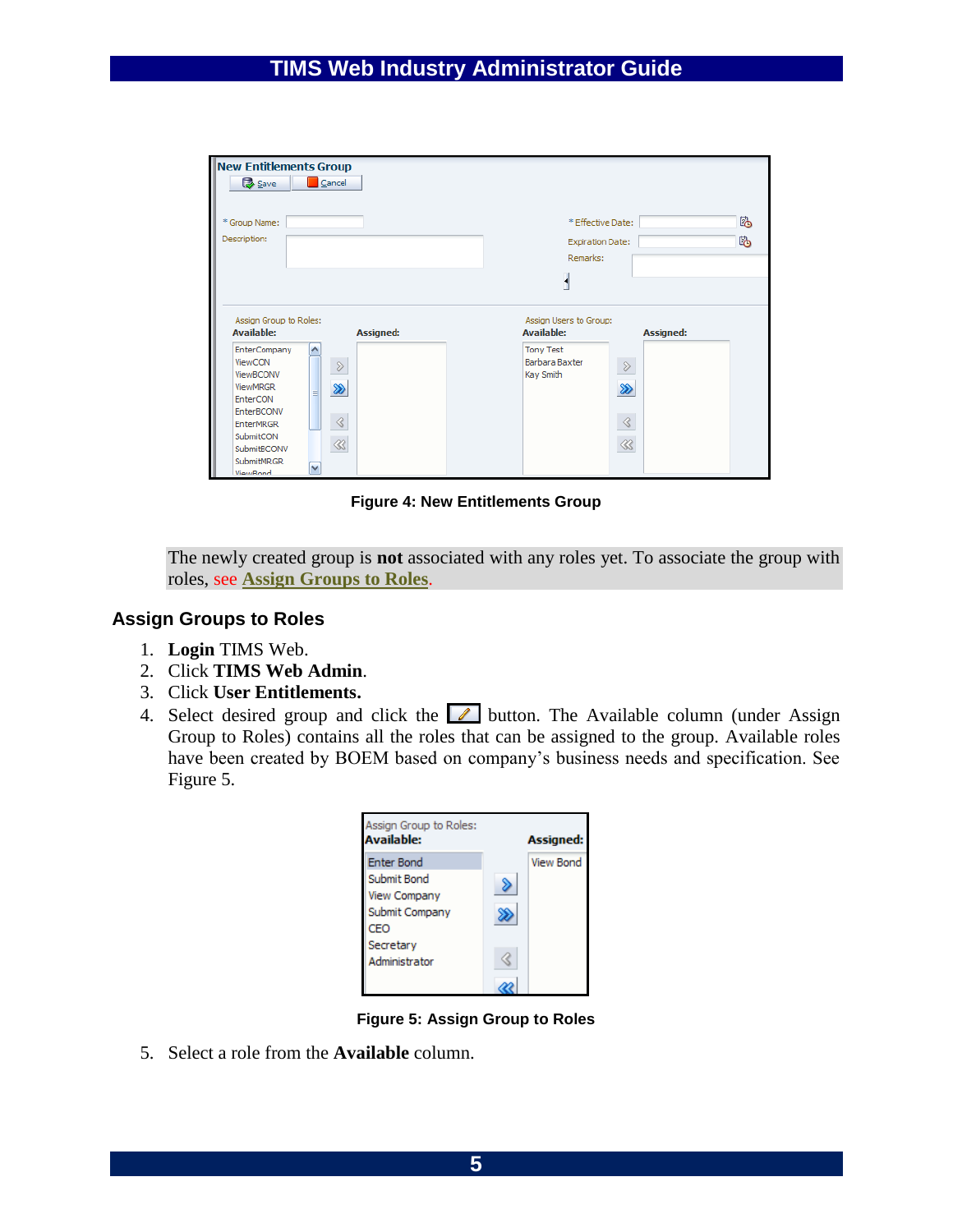#### **TIMS Web Industry Administrator Guide**

6. Click  $\triangleright$  to move selected role to the Assigned column. Items in Assigned column are roles associated with the group. Association of groups to roles can be reversed by clicking  $\leq$ .

A group can be associated with multiple roles in similar fashion.

To assign all available roles to the group click  $\boxed{\&}$ . To reverse the action click  $\&$ .

#### **Assign Users to Group**

- 1. **Login** TIMS Web.
- 2. Click **TIMS Web Admin**.
- 3. Click **User Entitlements.**
- 4. Select desired group and click the  $\Box$  button.
- 5. To assign all available users to the group click  $\boxed{\&}$ .
- 6. To assign one user to the group, select desired user from **Available** column and click  $\mathcal{L}$ . Selected user will assume all the roles associated with the Group.

You can assign multiple users to the group in similar fashion.. A sample screen is shown.



#### **Figure 6: Assign Users to Group**

- 7. Click  $\frac{1}{2}$  Save to save users' assignments.
- 8. Click **OK** to close the window and return to previous page.

### *Change Group's Name*

- 1. To modify an existing group's name. **Login** TIMS Web.
- 2. Click **TIMS Web Admin**.
- 3. Click **User Entitlements**.
- 4. Select desired group then click  $\blacksquare$ . The displayed page is shown in [Figure 7.](#page-9-0)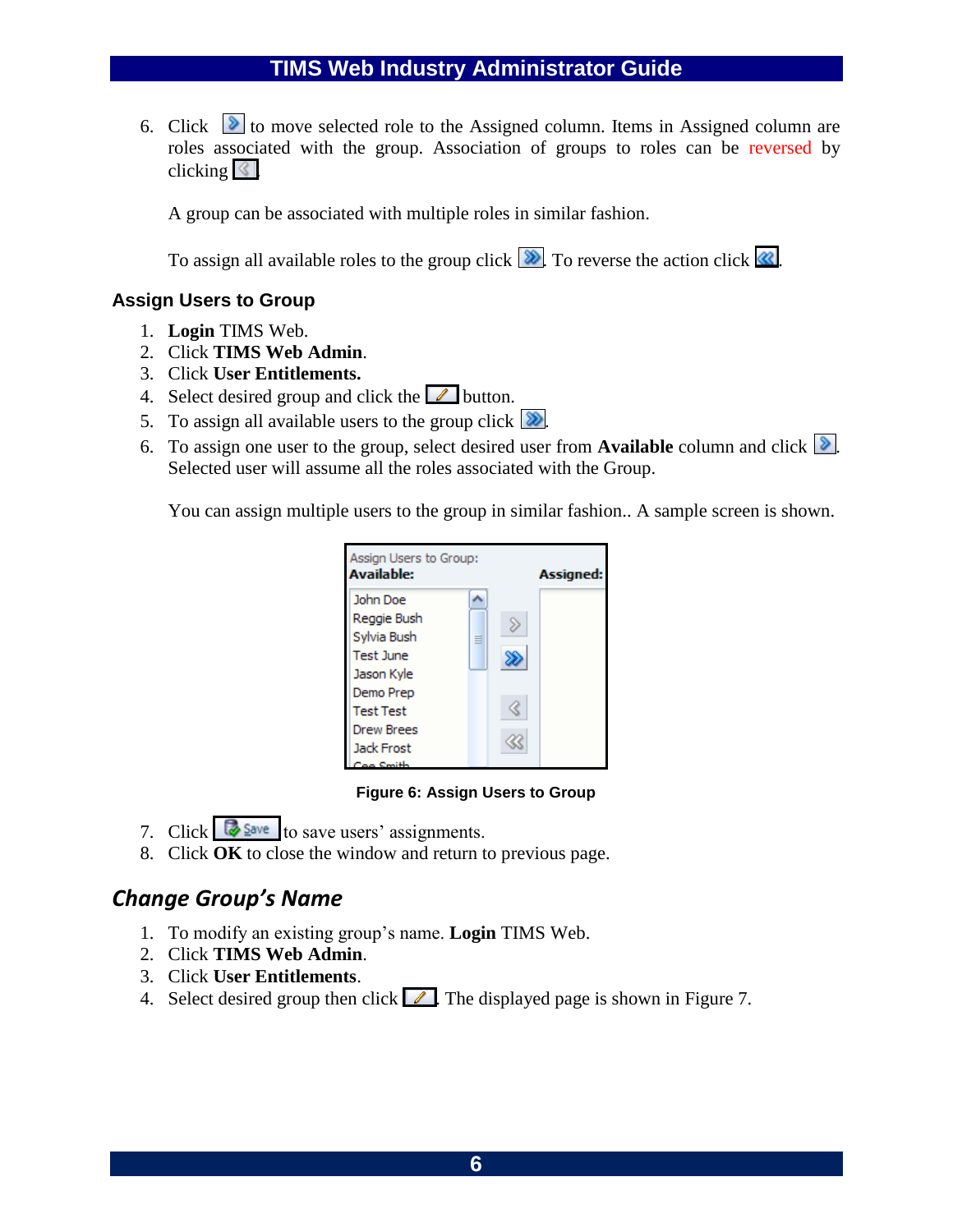#### **TIMS Web Industry Administrator Guide**

| <b>Modify Entitlements Group</b><br><b>B</b> Save                                                                                                                                                                                         | Cancel                         |                                                         |                                                                                                       |                                                     |        |
|-------------------------------------------------------------------------------------------------------------------------------------------------------------------------------------------------------------------------------------------|--------------------------------|---------------------------------------------------------|-------------------------------------------------------------------------------------------------------|-----------------------------------------------------|--------|
| * Group Name: Bonding<br>Description:                                                                                                                                                                                                     |                                |                                                         | * Effective Date:<br><b>Expiration Date:</b><br>Remarks:                                              | 11/3/2011                                           | 內<br>咯 |
| Assign Group to Roles:<br><b>Available:</b><br><b>EnterCompany</b><br>ViewCON<br>ViewBCONV<br><b>ViewMRGR</b><br>EnterCON<br>EnterBCONV<br><b>EnterMRGR</b><br>SubmitCON<br>SubmitBCONV<br><b>SubmitMRGR</b><br><b><i>ViewCompany</i></b> | $\gg$<br>≫<br>言<br>⊰<br>≪<br>٧ | Assigned:<br>ViewBond<br><b>EnterBond</b><br>SubmitBond | Assign Users to Group:<br><b>Available:</b><br><b>Tony Test</b><br><b>Barbara Baxter</b><br>Kay Smith | Assigned:<br>$\gg$<br>≫<br>$\triangleleft$<br>$\ll$ |        |

**Figure 7: Modify Entitlements Group**

- <span id="page-9-0"></span>5. To change the group's name, type the new name in **Group Name** field.
- 6. Click  $\frac{1}{2}$  Save The system acknowledges the change.

## <span id="page-9-1"></span>*Dissociate Roles from Group*

- 1. To remove role assignments to a group, **Login** TIMS Web.
- 2. Click **TIMS Web Admin**.
- 3. Click **User Entitlements**.
- 4. Select desired group then click  $\boxed{\mathcal{L}}$ .
- 5. Select desired role in the **Assigned** column located under **Assign Group to Roles**.
- 6. Click  $\leq$ . Selected role is dissociated from the group.
- 7. To dissociate all assigned roles from the group, click  $\boxed{\gg}$  Clicking  $\boxed{\ll}$  reverses the action.
- 8. Click  $\frac{1}{2}$  Save to save the changes.

### <span id="page-9-2"></span>*Dissociate Users from Group*

- 1. **Login** TIMS Web.
- 2. Click **TIMS Web Admin**.
- 3. Click **User Entitlements**.
- 4. Select desired group and click  $\sqrt{2}$ .
- 5. Select user in the **Assumed** column under **Assign Users to Group**.
- 6. Click  $\leq$ . Selected user will no longer be associated with the group and will not have access rights to the roles in the group.
- 7. Click  $\sqrt{\frac{S_{\text{ave}}}{s}}$  or click  $\sqrt{\frac{S_{\text{ave}}}{s}}$  to return to previous page without saving.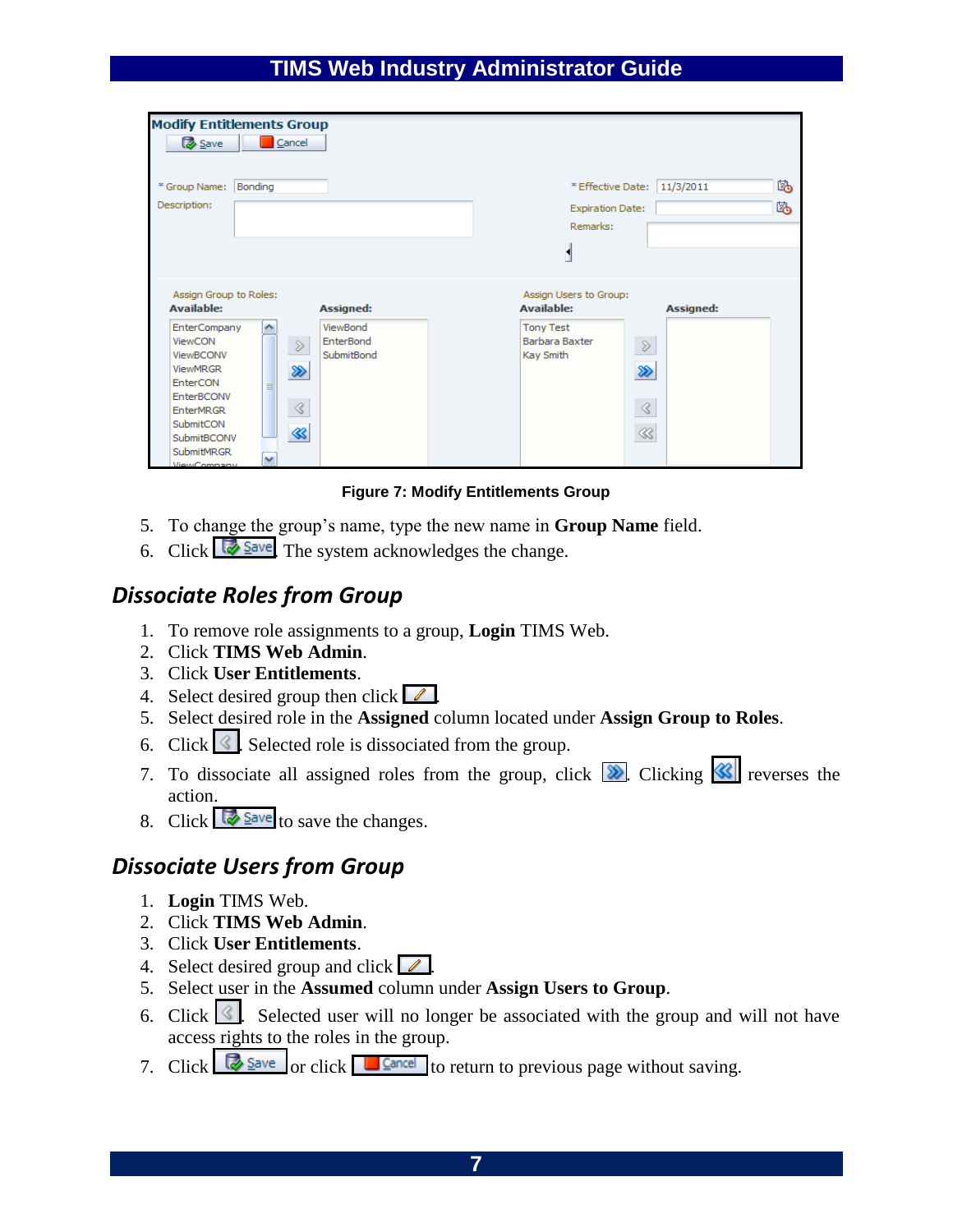## *Delete Existing Group*

- An existing group can be deleted; however, the assigned roles and users associated with the group must be removed first.
- Only company's designated administrator can delete an existing group.
- 1. To delete an existing group, **Login** TIMS Web.
- 2. Click **TIMS Web Admin**.
- 3. Click **User Entitlements**.
- 4. Select the group to be deleted (located under **Groups**) and click  $\boxed{\mathbf{X}}$
- 5. Click **Yes** to confirm deletion or **No** to cancel deletion.

If the group has roles or user associations, the system displays a message indicating the group **cannot** be deleted. To remove roles and users associations, see **[Dissociate Roles](#page-9-1)  [from Group](#page-9-1)** and **[Dissociate Users from Group](#page-9-2)**.

After removing group's roles and users associations, click **Save** and try to delete the group again.

## *Change User's Group Association*

- 1. **Login** TIMS Web.
- 2. Click **TIMS Web Admin**.
- 3. Click **User Entitlements**.
- 4. From **Users** column select desired user and click  $\sqrt{\phantom{a}}$ . The displayed page is shown.



**Figure 8: Modify User Entitlement Groups**

5. Select a group from **Available** column and click  $\triangleright$ . User will be associated to the group and will assume all roles within the group.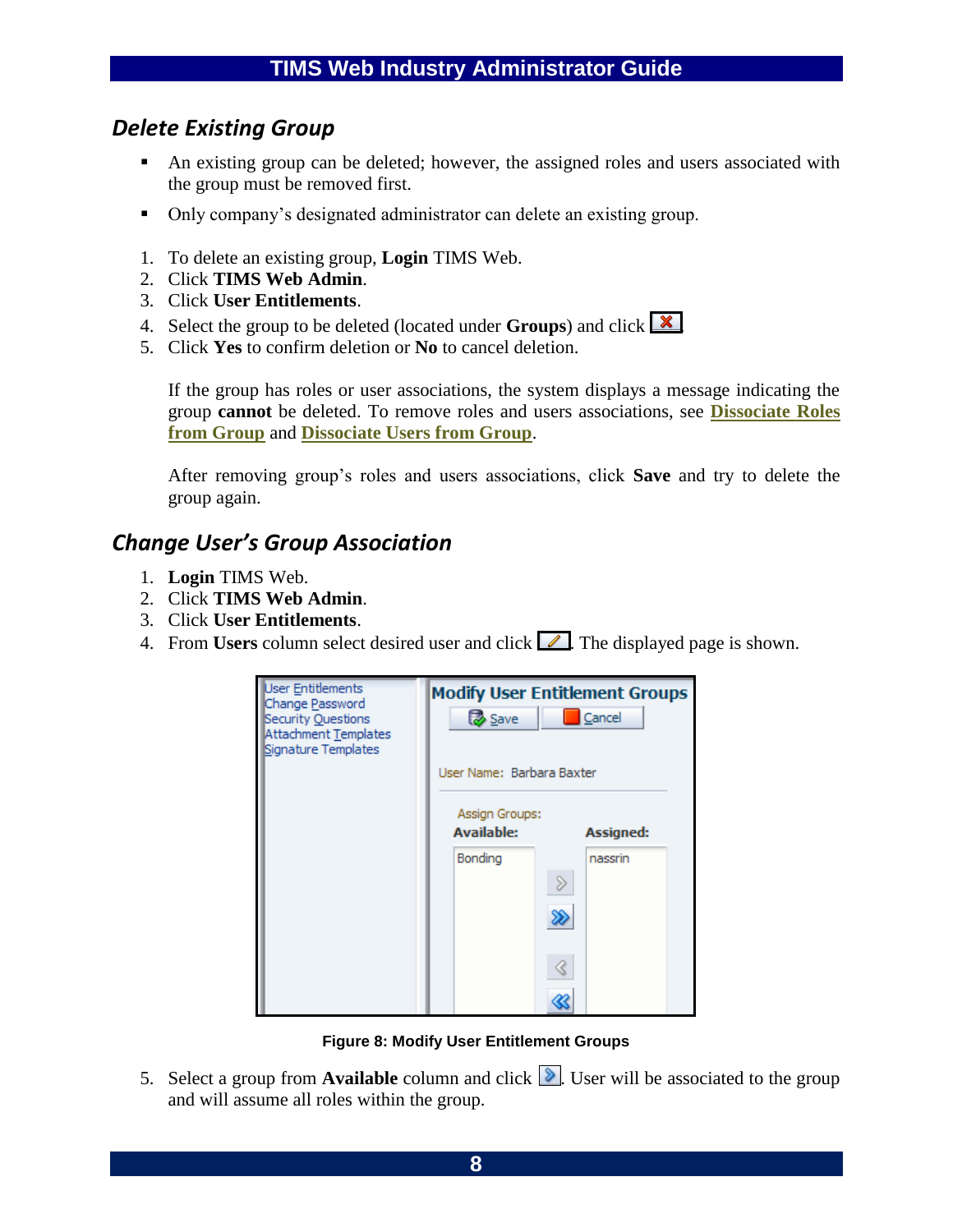## **TIMS Web Industry Administrator Guide**

- 6. Select the group from **Assigned** column and click  $\leq$  User will be dissociated from the group and all the roles within the group.
- 7. Click  $\frac{1}{\sqrt{2}}$  Save to save the changes or click  $\frac{1}{\sqrt{2}}$  Cancel to return to previous page without saving.